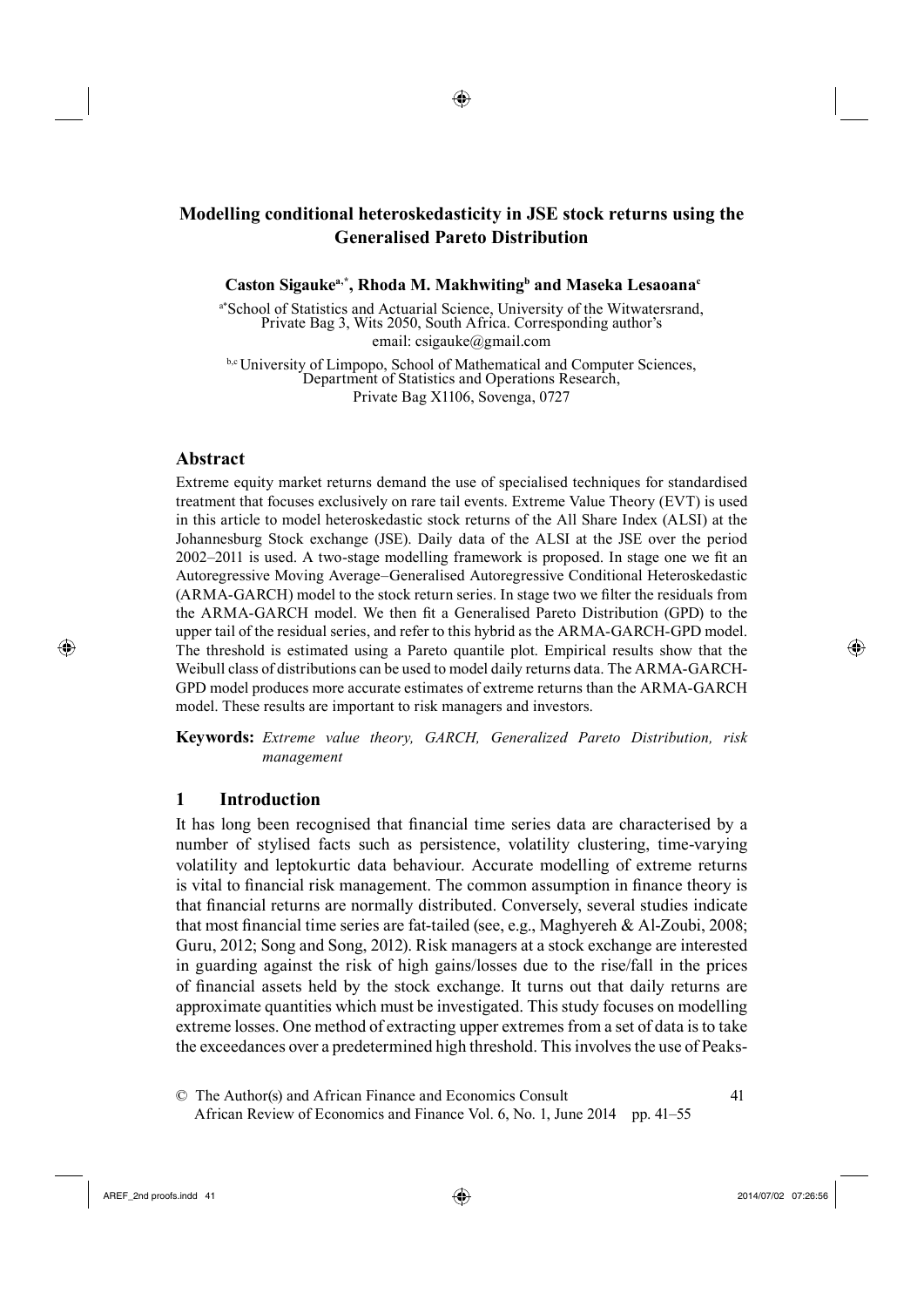Over-Threshold (POT) distributions such as the Generalised Pareto Distribution (GPD) or the Generalised Pareto-type (GP-type) distribution (see Verster & De Waal, 2011) and referred to as the Generalised Single Pareto Distribution (GSPD) in Sigauke *et al*. (2012).

◈

Extreme Value Theory (EVT) is the theory of measuring and modelling extreme events. It is especially well suited to describe the fat-tails of the profit and losses distributions typically found in stock returns. It is important to note that EVT relies on an assumption of independent and identically distributed *(i.i.d*) observations. The  $i.i.d$  assumption does not hold for financial time series data. This can be corrected by fi ltering residuals of the return series using time series analysis techniques to get *i.i.d*  variables and then apply the EVT method. This study follows a two-stage approach proposed by McNeil and Frey (2000), who estimate an ARMA-GARCH model in stage one with a view to filtering the return series to obtain nearly *i.i.d* residuals. They applied EVT modelling framework to the standardised residuals in stage two. The advantage of the GARCH-EVT combination lies in its ability to capture conditional heteroskedasticity in the data through the GARCH framework, while at the same time modelling the extreme tail behaviour through the EVT method. The GARCH-EVT modelling approach performs better than other models in forecasting VaR for various international stock markets (see, e.g., Gencay & Selcuk, 2004; Fernandez, 2005; Wagner & Marsh, 2005; Chan & Gray, 2006).

The article focuses on modelling the distribution of daily JSE price changes and the estimation of extreme quantiles by fitting traditional time series models and an EVT distribution. The EVT approach captures the features of the innovation distribution well and provides more accurate estimates of risk measures, compared to other approaches (Fernandez, 2005). The GPD was first introduced by Pickands (1975) in the extreme value framework as a distribution of the sample excesses (or exceedances) above a sufficiently high threshold. EVT is discussed and used in literature to estimate high quantiles. The POT method is one of the most widely used modelling approaches for fitting distributions above a sufficiently high threshold (see, e.g., Chan & Gray, 2006; Gilli and Kellezi, 2006; Magheyereh & Al-Zoubi, 2008; Castillo & Daoudib, 2009; Song & Song, 2012). The GPD is the distribution which is normally used. Recent work includes the use of the GSPD. Sigauke *et al*. (2012) use the Autoregressive Moving Average-Exponential Generalised Autoregressive Conditional Heteroskedastic-Generalised Single Pareto Distribution (ARMA-EGARCH-GSPD) modelling framework to model under demand estimation in daily peak electricity demand forecasting, using South African data. Empirical results from this study show that the ARMA-EGARCH-GSPD model produces more accurate results than an ARMA-EGARCH model.

The article explores the usefulness of EVT in modelling extreme events in stock markets. The remainder of the article is organised as follows: the section hereunder describes the data while the subsequent section discusses the modelling framework.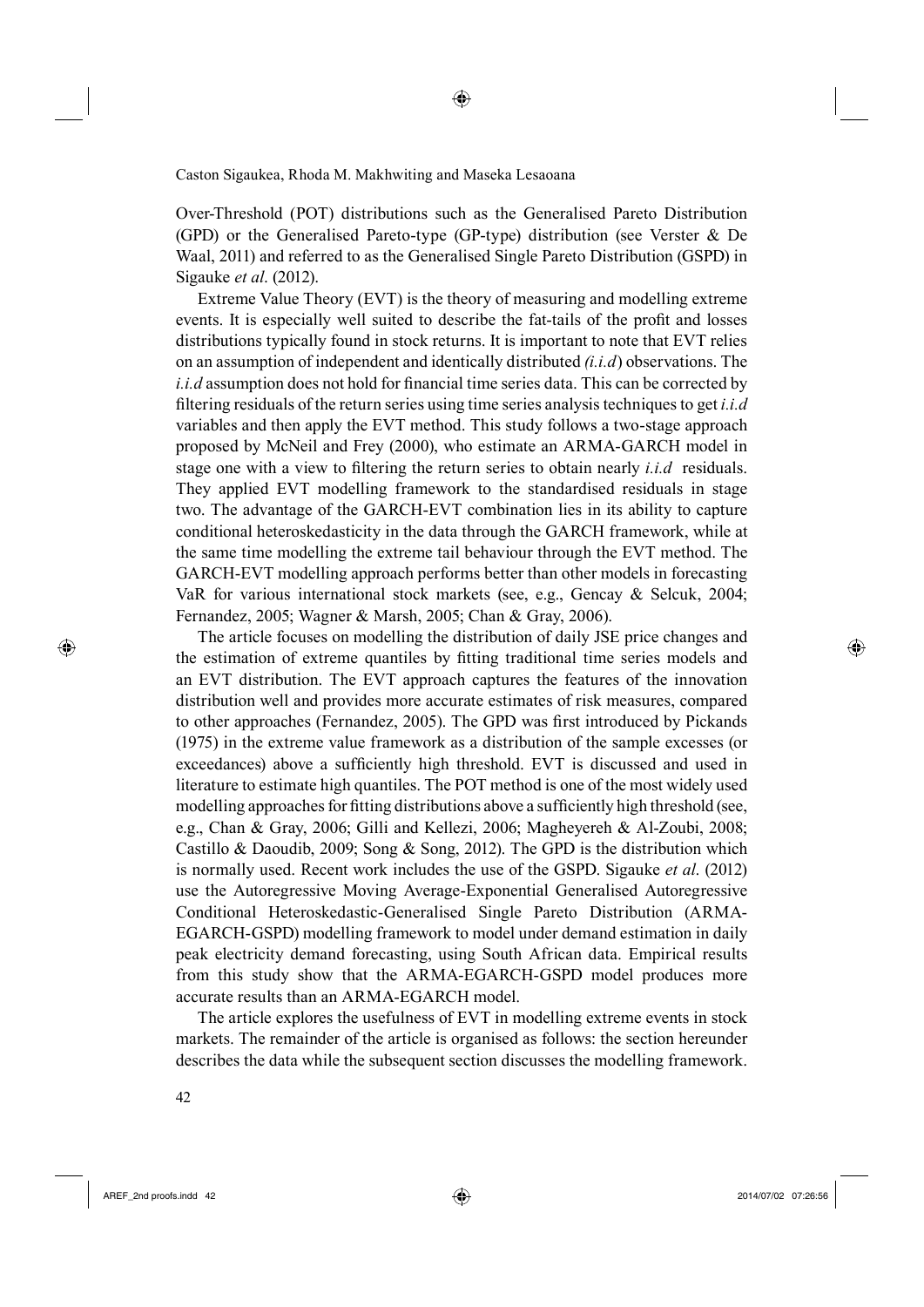Next follow the results and discussion, while the final section gives concluding remarks with some ideas for future work.

◈

### **2 Data**

The time series data used for modelling conditional heteroskedasticity in this article is the All Share Index (ALSI) at the Johannesburg Stock Exchange (JSE) over the period 7 January 2002 to 30 December 2011, resulting in a total number of 2 495 observations. A visual inspection of Figure 1 shows that daily stock prices are not stationary. Formal unit root tests are carried out using the Augmented Dickey–Fuller (ADF) test, as shown in Table 1. Since the computed ADF test-statistics (-0.6326) is greater than the critical values at one per cent, five per cent and ten per cent significant levels respectively, we fail to reject the null hypothesis that there is a unit root and that the series needs to be differenced in order to make it stationary.



**Figure 1: Plot of the all-share JSE stock index (2002-2011)**

**Table 1: Augmented Dickey-Fuller test of the JSE stock index**

| A DF<br>Test Statistic -0.6326 | 1% Critical value  | $-3.4360$ |
|--------------------------------|--------------------|-----------|
|                                | 5% Critical value  | $-2.8632$ |
|                                | 10% Critical value | $-2.5677$ |

A plot of the return series given in Figure 2 shows periods of high volatility, occasional extreme movements and volatility clustering. The plot indicates that the logarithm of stock prices is stationary after taking the first-difference, and the ADF test results in Table 2 confirm the stationarity of the return series data. The daily returns  $(r_t)$  are calculated as

$$
r_t = 100 \ln \left( \frac{P_t}{P_{t-1}} \right) \tag{1}
$$

⊕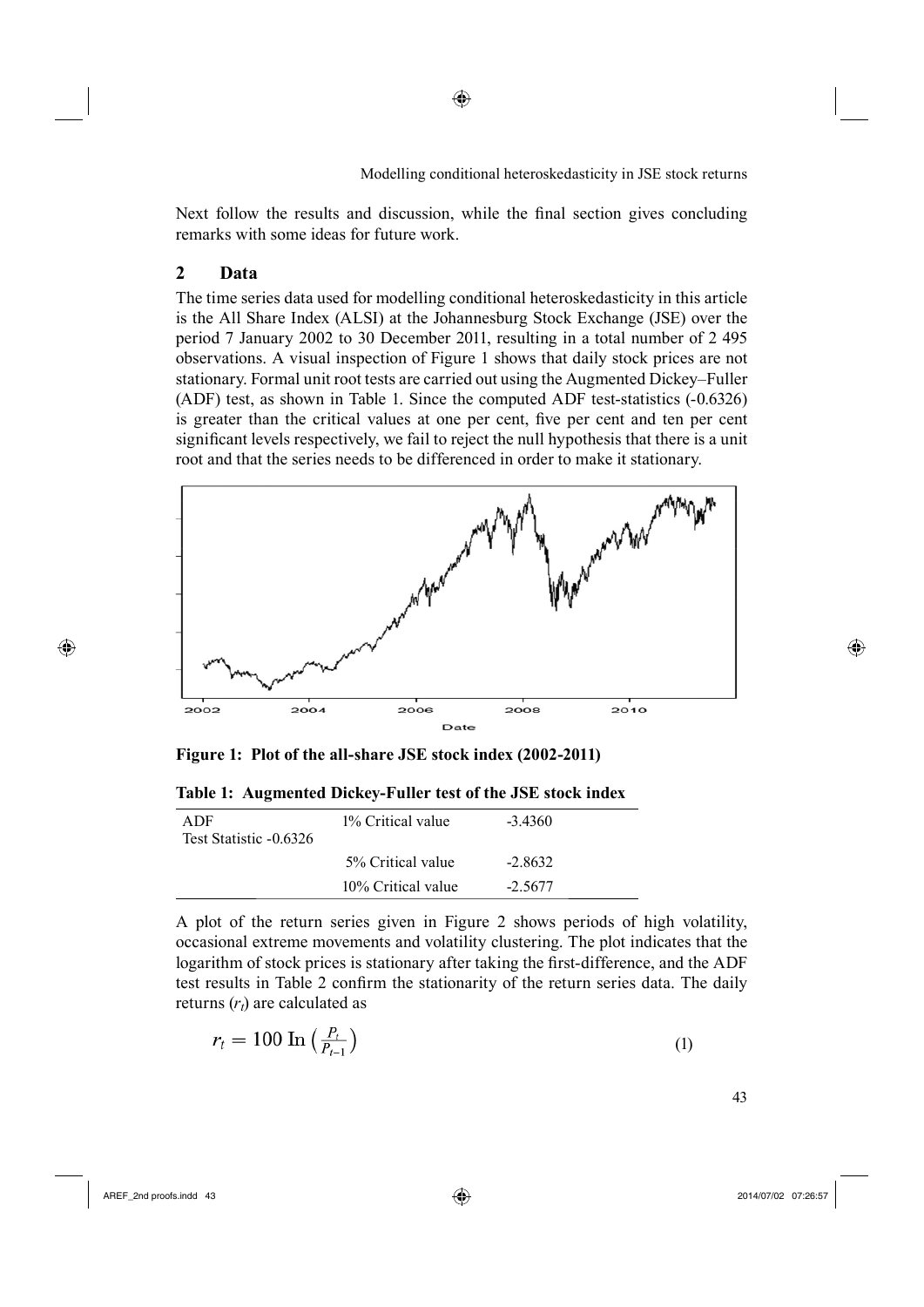where  $P_t$  denotes the current stock price on day  $t$  and  $P_{t-1}$  denotes one lagged stock price on day  $t - 1$ .

◈

**Table 2: Augmented Dickey-Fuller test of the daily returns**

| ADF Test Statistic | 1% Critical value  | $-3,4360$ |  |
|--------------------|--------------------|-----------|--|
| -24.57             |                    |           |  |
|                    | 5% Critical value  | $-2.8632$ |  |
|                    | 10% Critical value | $-2.5677$ |  |



**Figure 2: Plot of daily returns for JSE stock index (2002–2011)**

A summary of the statistics of the return series data is given in Table 3, with *p*-values in parentheses. The mean is positive, suggesting that stock returns increase slightly over time. The coefficient of skewness indicates that returns have asymmetric distribution, i.e., they are skewed to the left. The kurtosis of returns is 5.9736 which is greater than three, indicating that the distribution of returns follows a fat-tailed distribution, thereby exhibiting one of the important characteristics of financial time series data, namely that of leptokurtosis. The non-normality condition is supported by a Jarque-Bera test which shows that the null hypothesis of normality is rejected at the five per cent level of significance.

⊕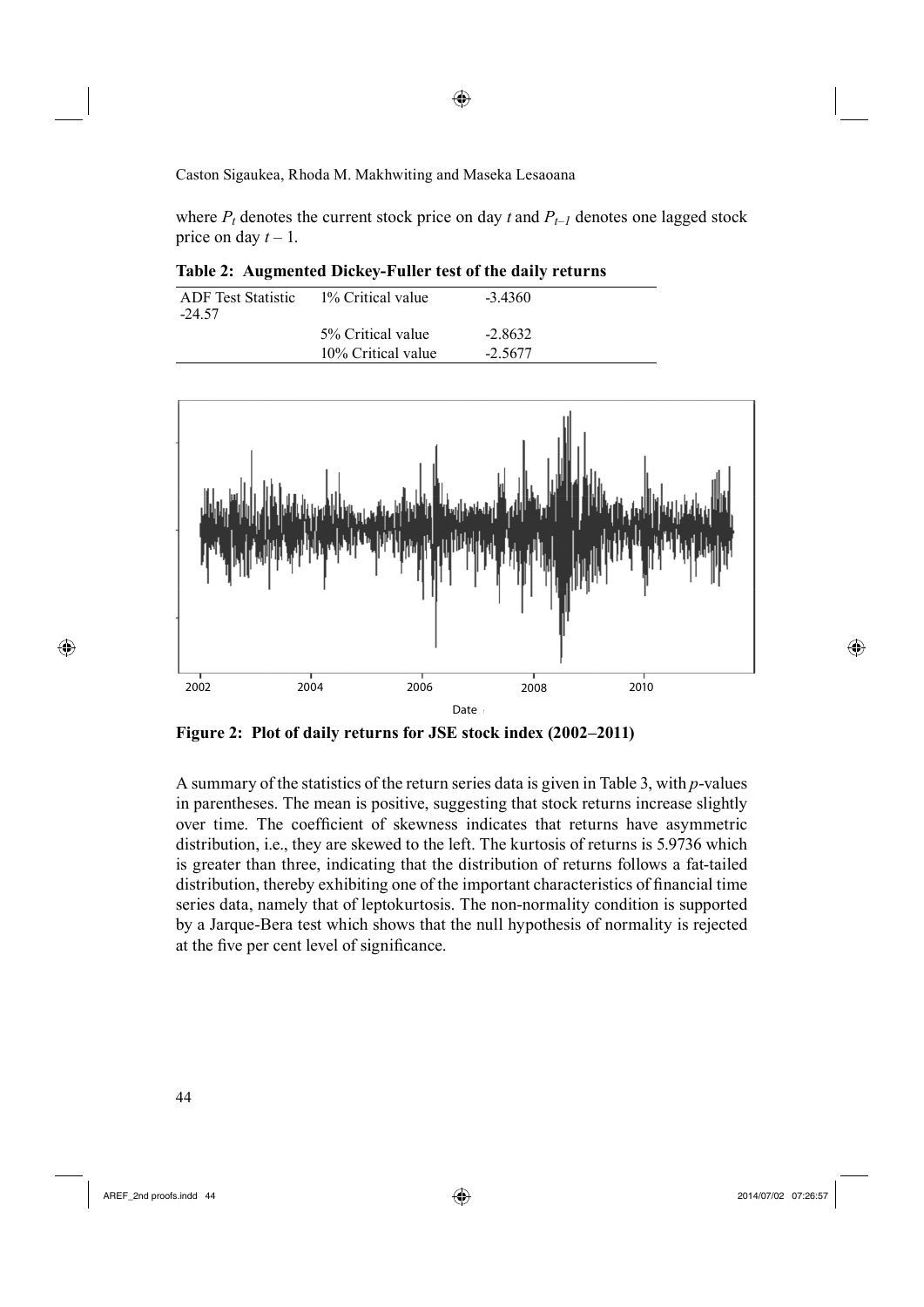| Mean               | 0.0435        |
|--------------------|---------------|
| Minimum            | $-7.581$      |
| Maximum            | 6.834         |
| Standard deviation | 1.332         |
| <b>Skewness</b>    | $-0.132$      |
| Kurtosis           | 5.974         |
| Jarque-Bera        | 927.2 (0.000) |

**Table 3: Summary statistics of the returns series**

# **3 Modelling framework**

## *3.1 Mean equation*

Initially we specify an ARMA (p, q) model for the mean returns, as it provides a flexible and parsimonious approximation to conditional mean dynamics. The Autocorrelation Function (ACF) and Partial Autocorrelation Function (PACF) are used to determine the order of ARMA (p, q) models. The ACF and PACF plots given in Figure 3 suggest that the returns may be modelled by an ARMA (1, 0) process, that is:

$$
r_t = \varepsilon_t - \phi r_{t-1} + \mu \tag{2}
$$

where  $r_t$  is the return series,  $\mu$  is the mean value of the returns and  $\varepsilon_t$  is the error term with zero mean and variance  $\sigma_t^2$ .



**Figure 3: Plot of ACF and PACF of the logged ALSI**

 $\frac{45}{45}$ 

 $\bigoplus$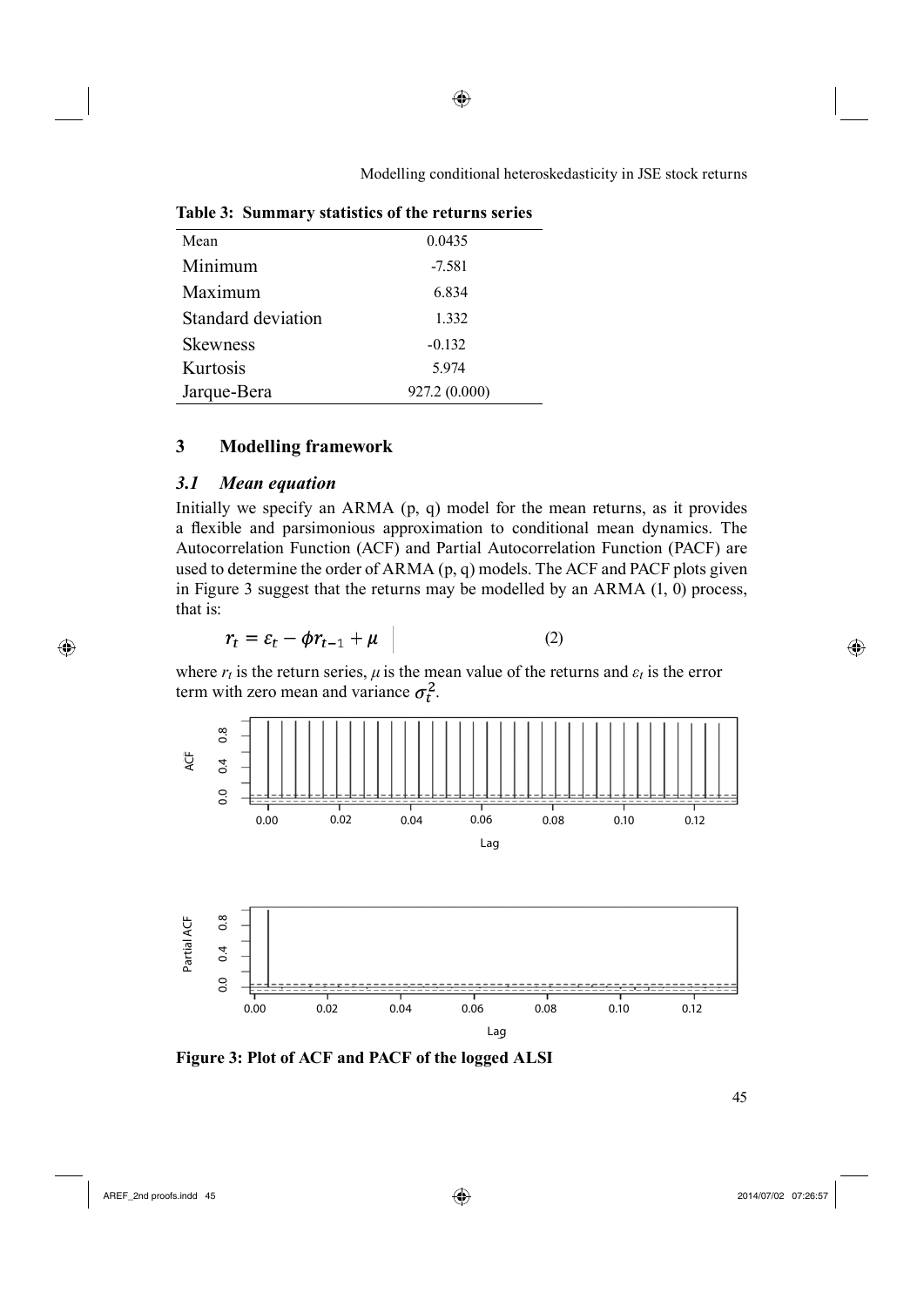### *3.2 GARCH (p, q) model*

Following the natural extension of the ARMA process as a parsimonious representation of a higher order AR process, Bollerslev (1986) extended the work of Engle (1982) to the GARCH process. The GARCH  $(p, q)$  process is defined as:

◈

$$
\sigma_t^2 = \omega + \sum_{i=1}^q \alpha_i \, \epsilon_{t-i}^2 + \sum_{j=1}^p \beta_j \, \sigma_{t-j}^2 \tag{3}
$$

where  $\sigma_t^2$  is the conditional variance, which is a linear function of q lags of the squares of the error terms  $\epsilon_t^2$  or the ARCH terms and p lags of the past value of the conditional variances  $\sigma_t^2$  or the GARCH terms, and,  $\alpha_i$   $\beta_j$  and  $\omega$  are parameters. Error term  $\varepsilon_t$  is assumed to be conditionally normally distributed with zero mean and conditional variance  $\sigma_t^2$ . The GARCH model is estimated with a view of filtering the residuals of the return series to obtain nearly *i.i.d* series. Figure 4 shows the plot of the residual demand, the Q-Q plot and the probability density of the residual demand, together with the enlarged right tail. The density is estimated using kernel density estimation (Silverman, 1986).



⊕

AREF\_2nd proofs.indd 46 2014/07/02 07:26:57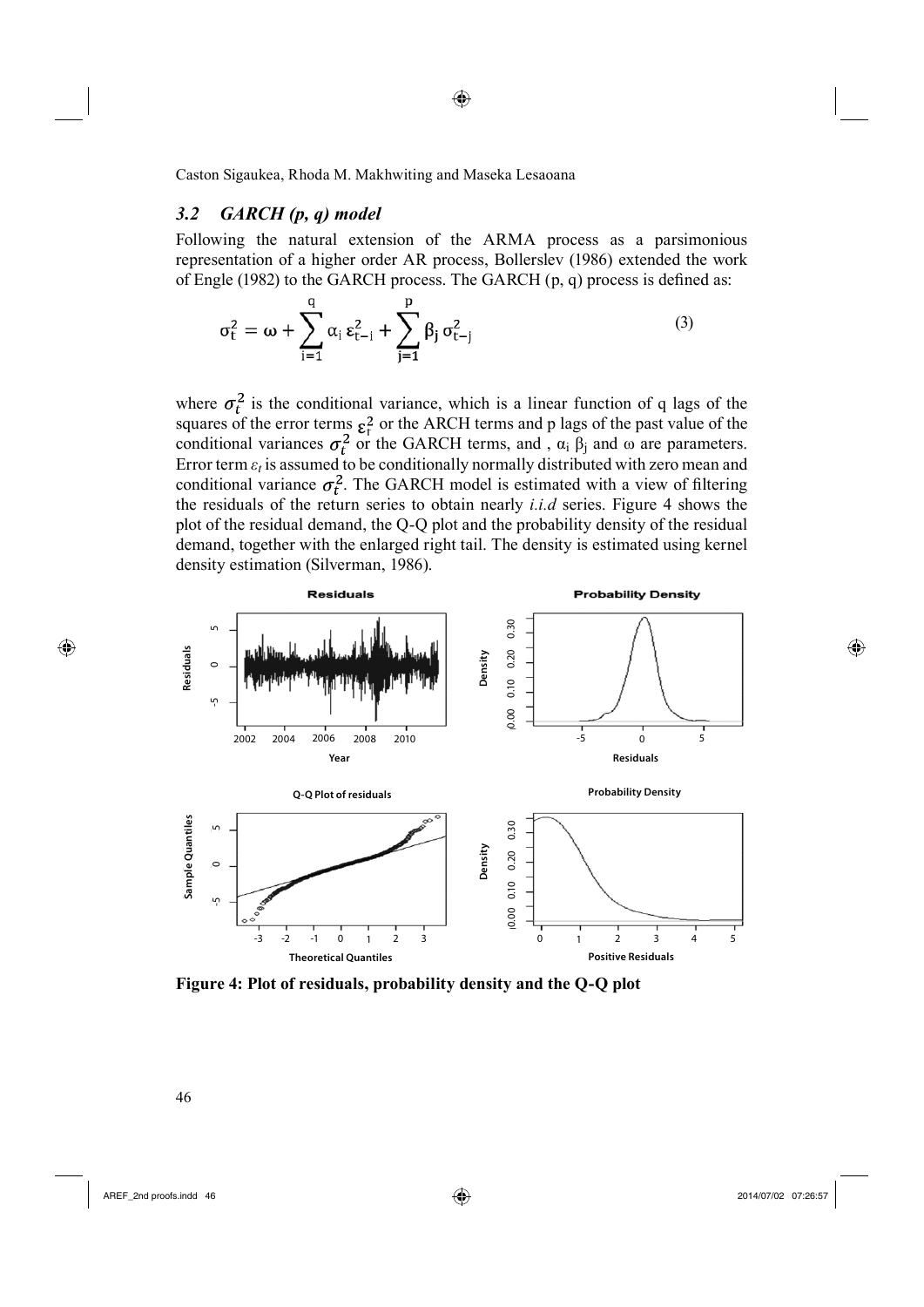# *3.3 GPD*

We consider a peaks over threshold (POT) distribution to model the positive residuals above a high threshold. The POT method involves the selection of a sufficiently high threshold, denoted by  $\tau$ . This method consists of fitting the GPD to the distribution of excesses over the threshold. Several methods are proposed in literature for selecting the threshold. Here, we use the Pareto quantile plot discussed in Beirlant *et al*. (2004). We estimate the parameters of  $(σ, ξ)$  using the Maximum Likelihood (ML) method. The R statistical package is used. The distribution and survival functions of the GPD are given in equations (4) and (5) respectively.

$$
W_{\xi}(\varepsilon_{t}) = \begin{cases} 1 - \left(1 + \frac{\xi(\varepsilon_{t} - \tau)}{\sigma}\right)^{-\frac{1}{\xi}} & \text{if } \xi \neq 0\\ 1 - \exp\left(-\frac{\varepsilon_{t} - \tau}{\sigma}\right), \text{if } \xi \approx 0 \end{cases} \tag{4}
$$

$$
P(\begin{array}{cc} t > \varepsilon_t | & t > \tau \end{array}) = 1 - W_{\xi}(\varepsilon_t) = \begin{cases} \left(1 + \frac{\xi(\varepsilon_t - \tau)}{\sigma}\right)^{-\frac{1}{\xi}}, & \text{if } \xi \neq 0\\ \exp\left(-\frac{\varepsilon_t - \tau}{\sigma}\right), & \text{if } \xi \approx 0 \end{cases}
$$
 (5)

where  $\xi$  is the shape parameter or Extreme Value Index (EVI) and  $\sigma$  is the scale parameter. The EVI,  $\xi$  gives an indication of the heaviness of the tail. If  $\xi > 0$  then belongs to the Pareto class of distribution, for  $\xi = 0$  W<sub> $\xi$ </sub> ( $\varepsilon$ <sup>*t*</sup>) belongs to the exponential class and if  $\xi$  < 0 then W<sub> $\xi$ </sub> ( $\varepsilon$ <sub>*t*</sub>) belongs to the Weibull class of distributions. The quantile function of the GPD is given by:

$$
\varepsilon_{t,p} = \begin{cases} \frac{\sigma}{\xi} [(p)^{-\xi} - 1], \xi \neq 0\\ -\sigma \ln(p), \xi = 0 \end{cases}
$$
 (6)

where  $p$  is the tail probability. The derivation of the quantile function of GPD is given in the appendix.

## **4 Empirical results and discussion**

## *4.1 Fitting ARMA (1, 0)-GARCH (1, 1) model to the returns*

The results of fitting an ARMA  $(1, 0)$ -GARCH  $(1, 1)$  model to the JSE return series are presented in Table 4. The econometric package EVIEWS is used for estimating

⊕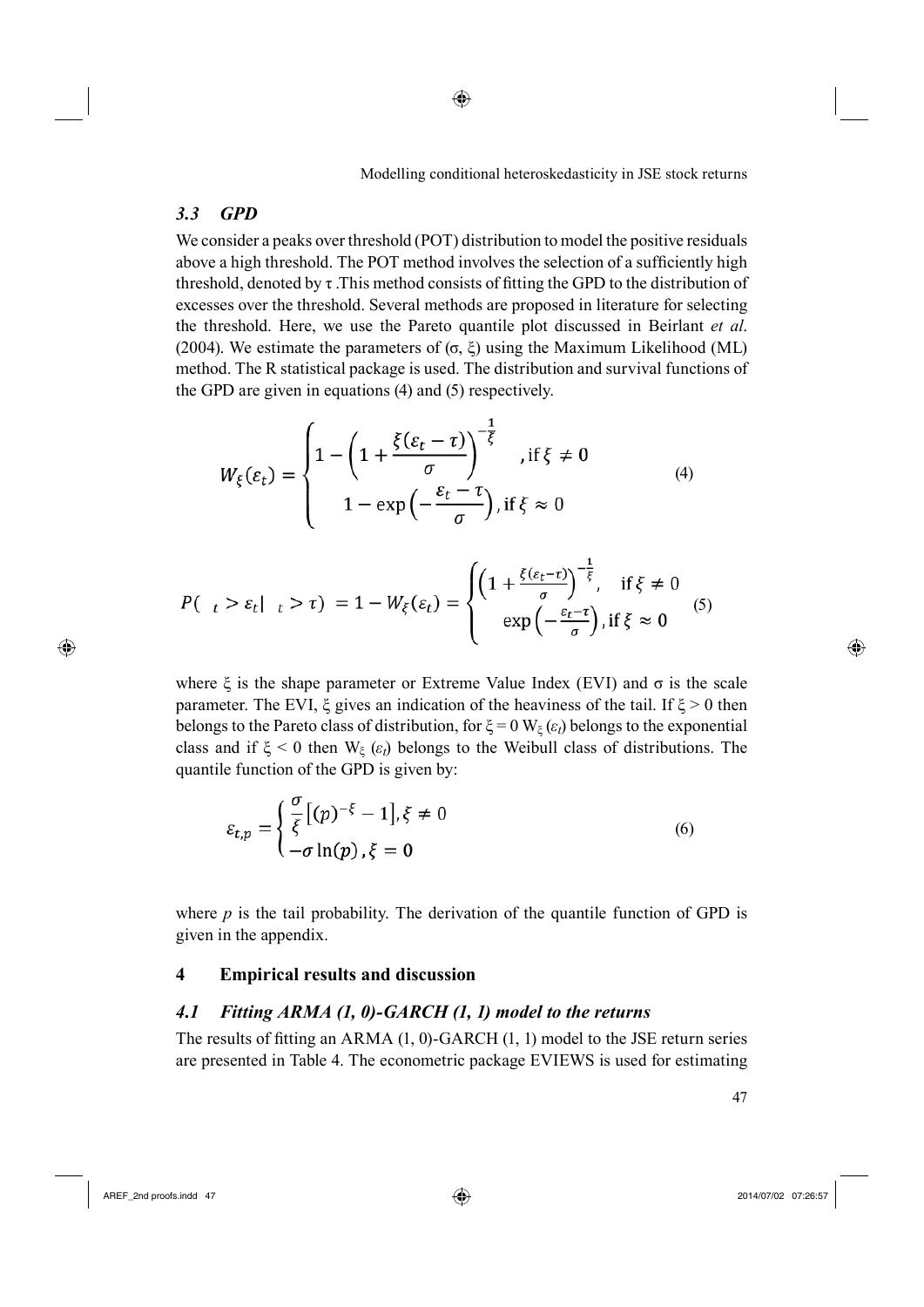the parameters. The estimates are obtained by the Berndt *et al.* (1974) algorithm using numerical derivatives.

**Table 4: ARMA (1, 0)-GARCH (1, 1) model for returns**

| <b>Mean equation</b>     | <b>Variance equation</b> | <b>Model diagnostics</b>    |
|--------------------------|--------------------------|-----------------------------|
| $\mu =$                  | $\alpha_0 =$             | $\alpha + \beta = 0.9854$   |
| 0.0896(0.0000)           | 0.0252(0.0002)           |                             |
| $\phi$ = 0.0487 (0.0172) | $\alpha =$               | $^*O(20) = 17.030(0.588)$   |
|                          | 0.0974(0.0000)           |                             |
|                          | $\beta =$                | $Q^2$ (20) = 16.469 (0.626) |
|                          | 0.8880(0.0000)           |                             |

 $^{\circ}Q$  (20) and  $Q^2$  (20) are the Ljung-Box statistics for testing autocorrelation in return and squared return series data respectively for the 20 lags. In all cases five per cent level of significance is used. P-values are shown in parentheses.

The estimate of  $\phi$  is significant, supporting the use of the ARMA (1, 0) model for the returns. Volatility shocks are persistent since the sum of the ARCH and GARCH coefficients are very close to one. The estimates for  $\alpha$  and  $\beta$  are highly significant. The Box-Pierce  $Q$  statistics is insignificant up to lag 20, indicating that there is no excessive autocorrelation left in the residuals.

#### *4.2 Threshold and GPD parameter estimation*

The Pareto quantile plot is a graphical method for inspecting the parameters of Pareto distribution. The logarithm of the observed positive residuals is plotted against the theoretical quantiles. Figure 5 displays the Pareto quantile plot for the positive residual data. The threshold is  $\tau = \exp(0.9634) = 2.6206$ . There are 58 observations above the threshold (see Figure 6). We now assume observations above the threshold to be generalised Pareto distributed. The maximum likelihood estimation is used for the determination of the GPD parameters from 58 exceedances. The estimated GPD parameters are  $\hat{\sigma}$  = 1.0896 (0.2442) and  $\hat{\xi}$  = -0.0321 (0.1824) respectively, with standard errors in the parentheses. The results show that residuals can be modelled using the Weibull class of distributions, since  $\xi$ , 0.

48

⊕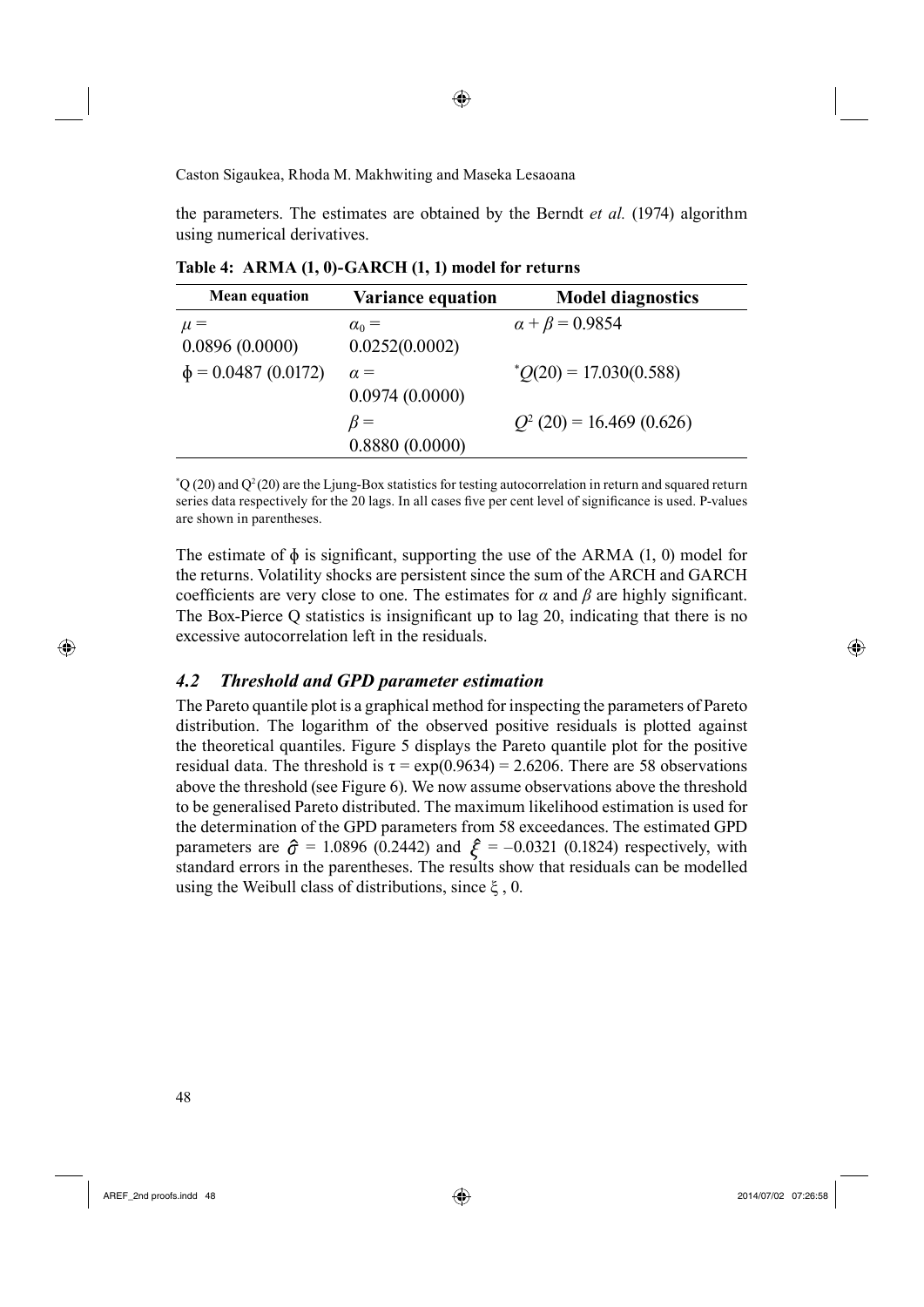

⊕

Modelling conditional heteroskedasticity in JSE stock returns

**Figure 5: Pareto quantile plot**



**Figure 6: Plot of positive residuals (the threshold is 2.6206 – horizontal line)**

Diagnostic plots for the fitted GPD are shown in Figure 7. If the QQ-plot follows a 45<sup>0</sup> line it indicates a good fit. Figure 7 indicates a fairly good fit of the GPD to the exceedances.

 $\bigoplus$ 

 $\bigoplus$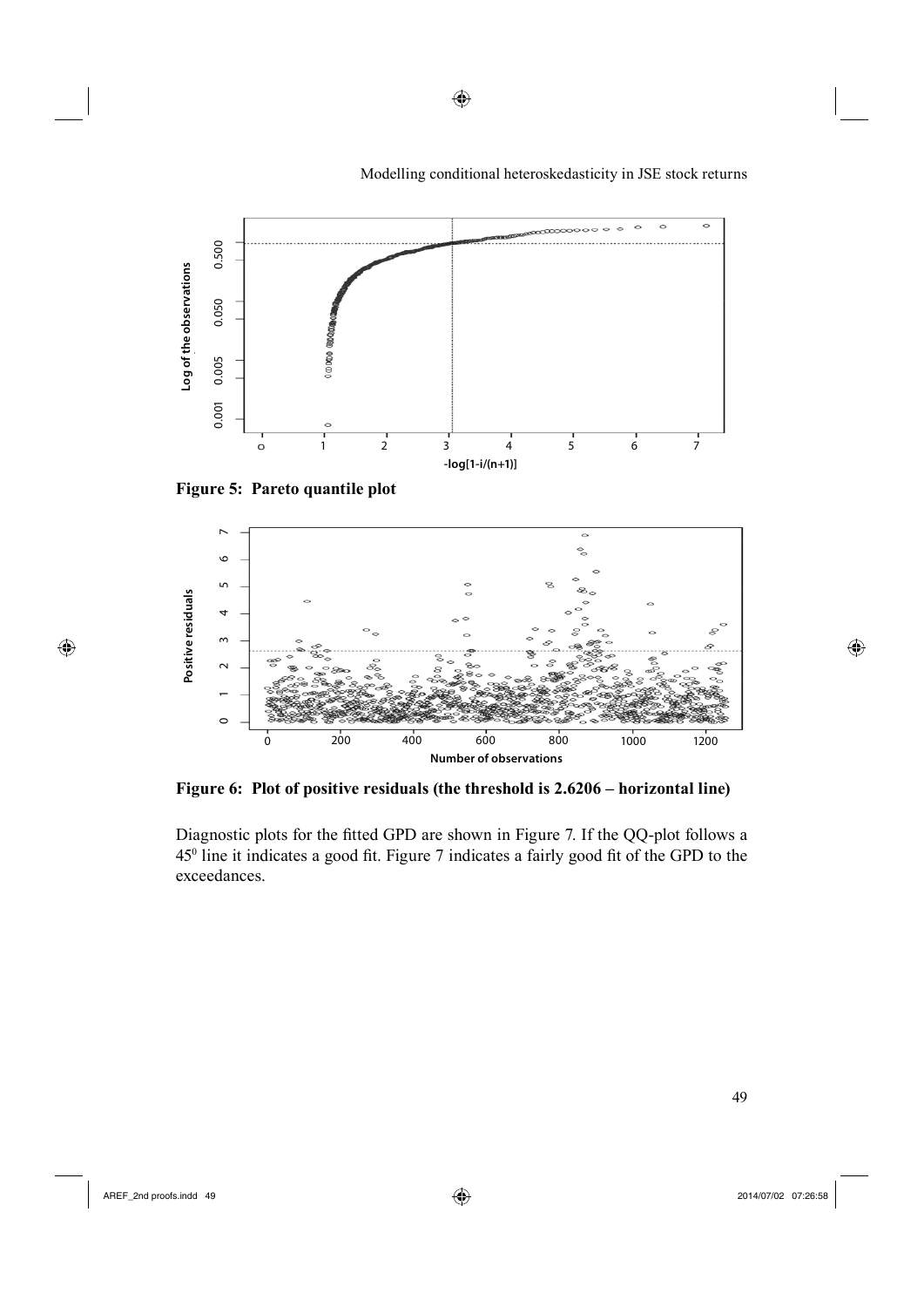

Figure 7: Diagnostic plots illustrating the fit of the exceedances to the GPD

### *4.3 Estimation of extreme quantiles*

Table 5 shows the number of the exceedances related to the corresponding tail probabilities.

| <b>Tail probability</b> | <b>Expected</b><br><b>Observation</b> | <b>ARMA-</b><br><b>GARCH</b> | <b>Conditional GPD</b> |
|-------------------------|---------------------------------------|------------------------------|------------------------|
| 0.05                    | 63                                    | 107                          | 34                     |
| 0.01                    | 13                                    | 53                           | 12                     |
| 0.005                   | 6                                     | 40                           | 3                      |
| 0.001                   |                                       |                              |                        |

**Table 5: Estimated tail quantiles at different probabilities (Number of exceedances)**

The number of expected observations can be calculated by multiplying the number of residuals by tail quantiles (Bystrom, 2005). The theoretical number of exceedances of a 95 per cent tail quantile over positive residuals of 1 255 is  $(0.05*1255) = 63$ . The ARMA-GARCH model is presented with conditionally normally distributed standardised residuals. Using the quantile function given in equation (6) for the GPD we get

$$
\varepsilon_{t,0.05} = \frac{1.0896}{-0.0321} [0.05^{0.0321} - 1] = 3.112
$$

 $\bigoplus$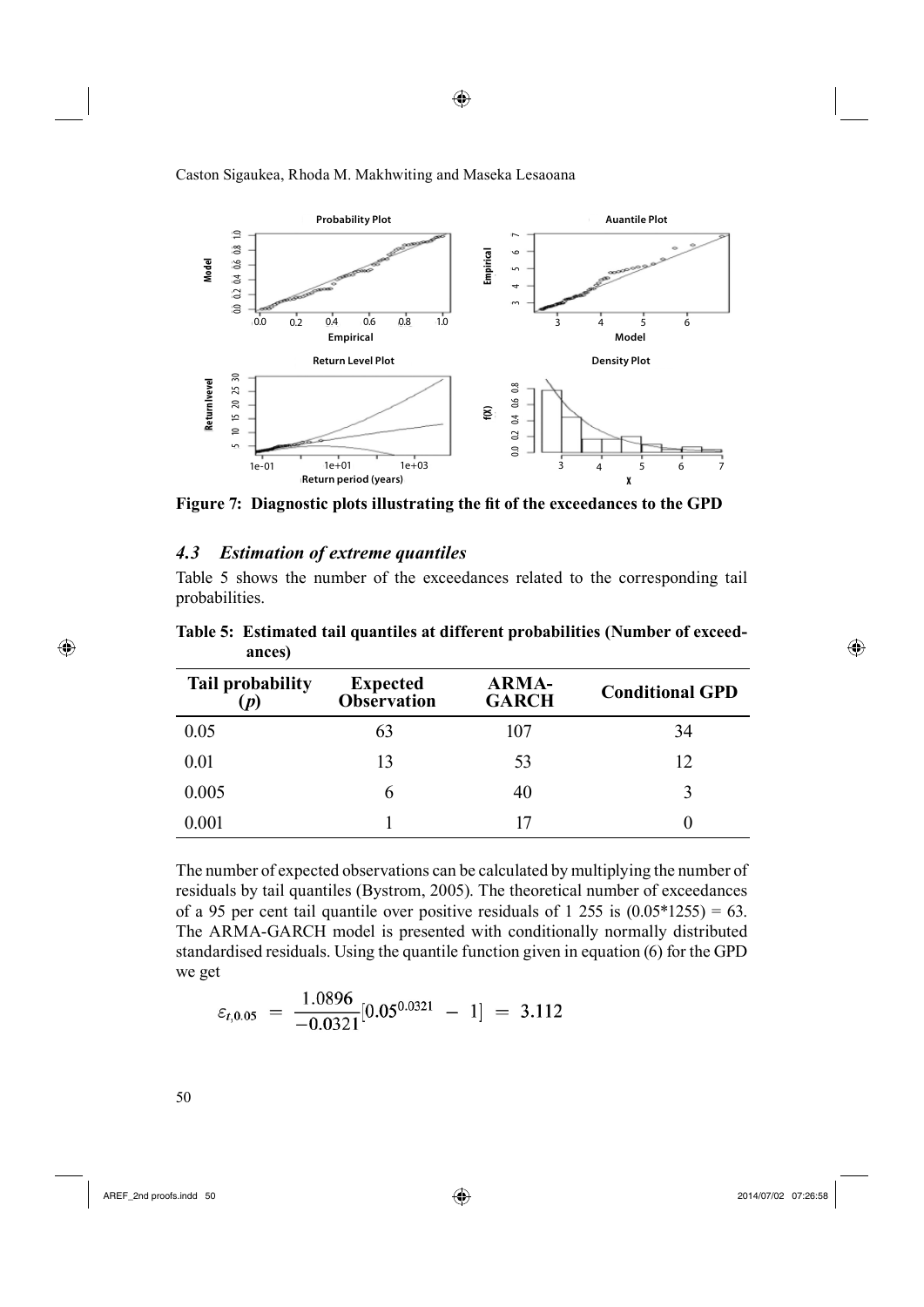We then count the number of observations above the estimated tail quantile  $(\varepsilon_{t,0.05} = 3.112)$  and get 34. The ARMA-GARCH model significantly underestimates all tail quantiles, resulting in an excessive number of exceedances. The conditional GPD approach produces better forecasting results, thus the ARMA-GARCH-GPD model yields more accurate estimates of extreme tail quantiles.

◈

The findings of this study also show that the ARMA-GARCH-GPD model performs well, especially in financial markets where the distribution of returns exhibits large movements. A plot of exceedances against tail probabilities for expected observations is given in Figure 8.



**Figure 8: Exceedances against tail probabilities for expected observations**

In Figure 8 the exceedances against the tail probabilities is given by the middle solid line, the conditional GPD is shown by the dashed line below and the ARMA-GARCH is indicated by the dashed line above. Figure 9 reflects the monthly frequency of occurrence of exceedances. Note that October has the highest number of exceedances above the threshold. This investigation provides an important implication to investors and risk managers when modelling extreme events at the JSE.

 $\sim$  51

⊕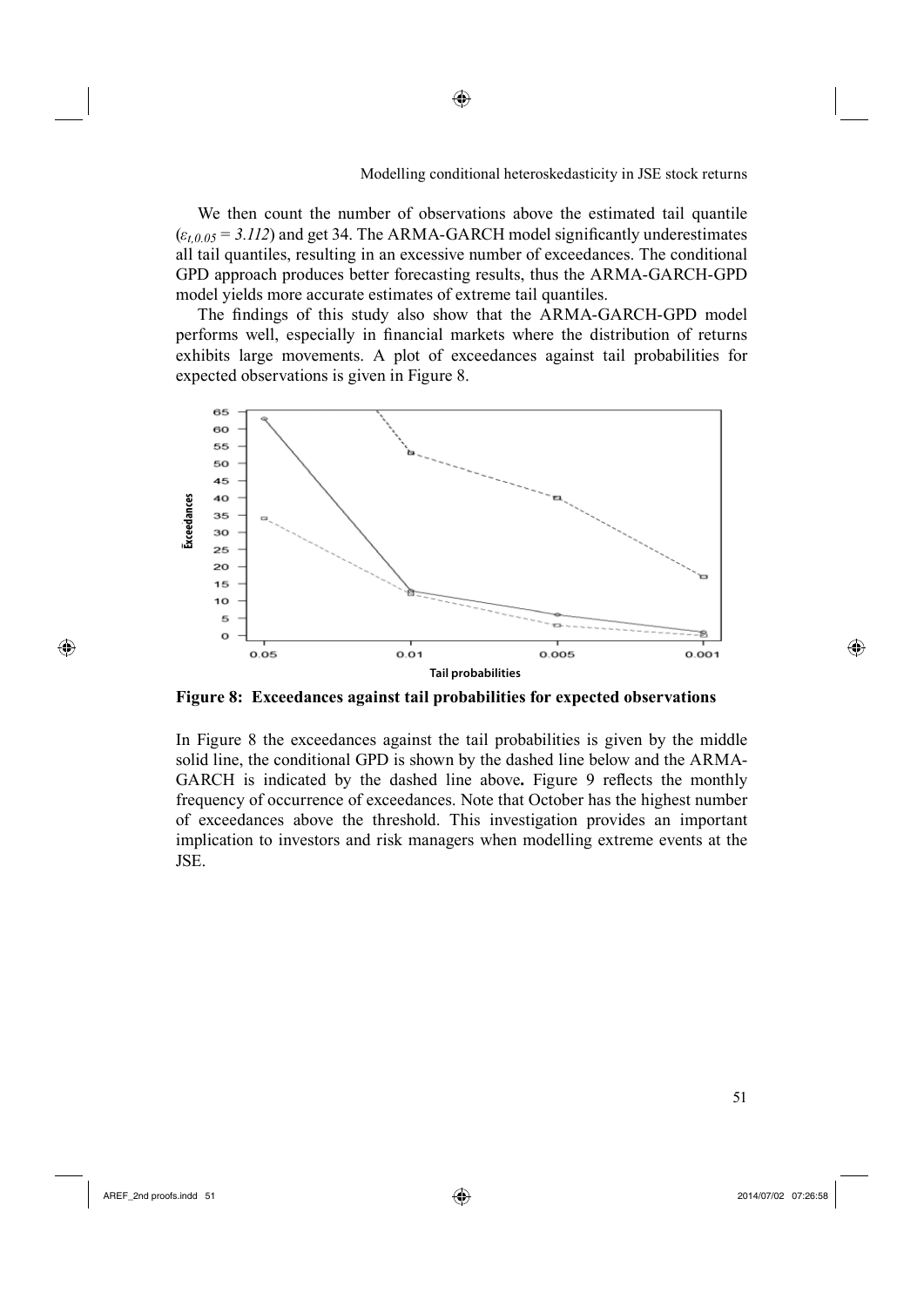



◈

**Figure 9: Monthly frequency of occurrence of exceedances**

The bar chart of the yearly frequency of occurrence of exceedances is given in Figure 10, where 2008 has the highest number of exceedances, followed by 2009. This is probably due to the global recession of 2008/2009.



**Figure 10: Annual frequency of occurrence of exceedances**

## **5 Conclusion**

The article has modelled conditional heteroskedastic stock returns at the JSE for the period 7 January 2002 to 30 December 2011. An ARMA-GARCH model is applied in stage one, with a view to filtering the return series to obtain nearly *i.i.d* 

52

 $\bigoplus$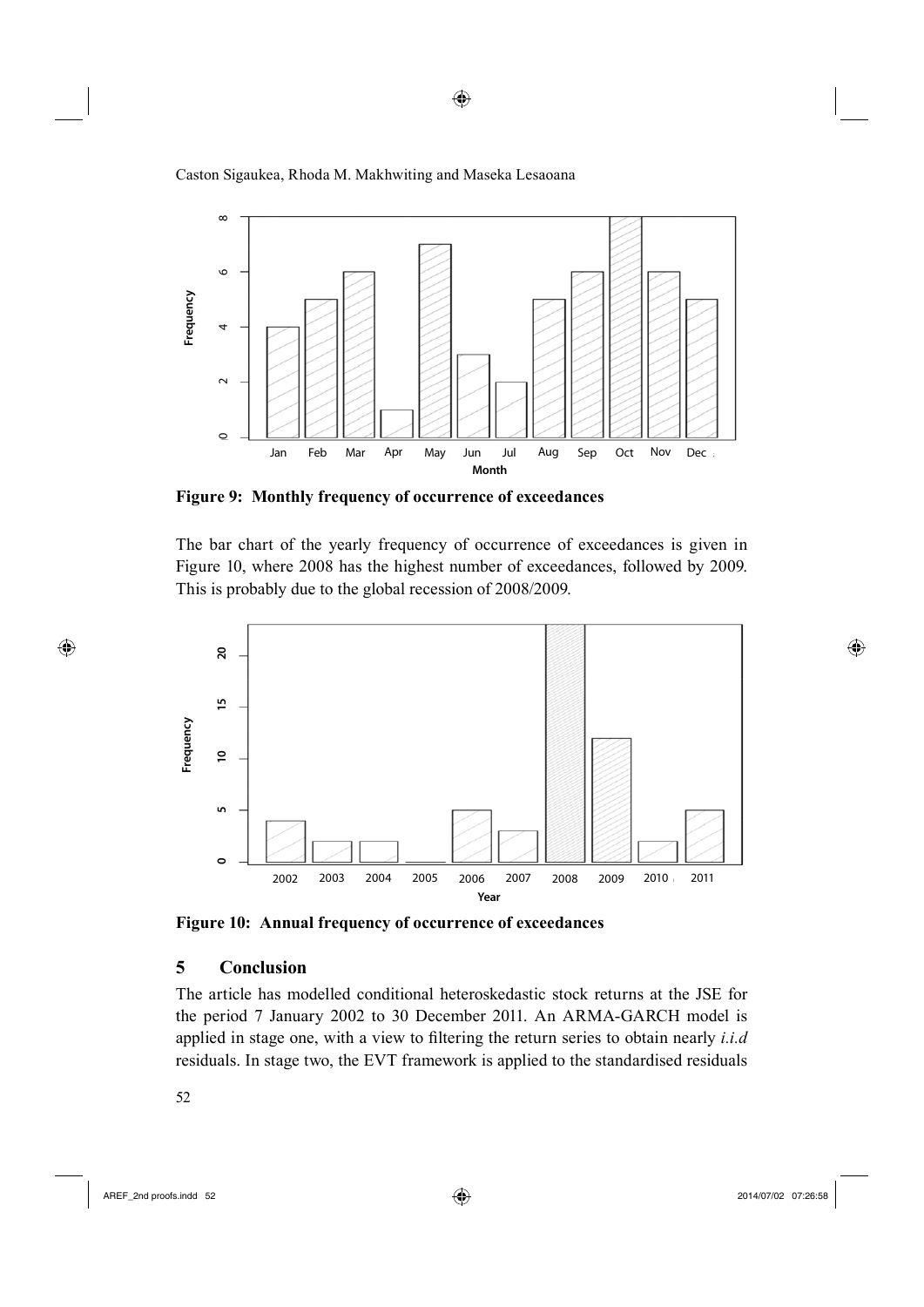from the ARMA-GARCH model. The results show that residuals can be modelled using Weibull class distributions. The ARMA-GARCH model overestimates all tail quantiles, thus the distribution fails to model the positive tail accurately. The ARMA-GARCH-GPD model produces more accurate estimates of extreme returns than the ARMA-GARCH model.

In summary, the results of this article support the combination of the ARMA-GARCH model with EVT for estimating upper extreme quantiles. In particular, the results show that the participants in the JSE market can rely on EVT-based models such as GPD when modelling the conditional heteroskedasticity of extreme events. The article also has important implications for investors and risk managers. Bystrom (2005) indicates that value-at-risk (VaR) performance under a GARCH-EVT framework is superior to a number of parametric approaches. The findings of this study show that the ARMA-GARCH-GPD model performs well, especially in financial markets where the distribution of returns exhibits large movements. It would be interesting to see what sort of results we get if we use other threshold selection methods, including comparative analysis with ARMA-GARCH-GSPD and ARMA-GARCH-GEVD models, where GEVD denotes the Generalised Extreme Value Distribution and GSPD the Generalised Single Pareto Distribution. Another interesting areas for further research will include a Bayesian estimation of the GARCH (1, 1) model with Student-*t* innovations. These will be studied elsewhere.

### **Biographical notes**

⊕

Dr **Caston Sigauke** is a lecturer in the School of Statistics and Actuarial Science. He has an MSc in Operations Research and a PhD in Statistics. His research interests are in forecasting, applied statistical modelling, Bayesian statistics, extreme value theory, econometric modelling and time series analysis.

**Rhoda Makhwiting** has an MSc in Statistics and is a statistician with Statistics South Africa. Her research interests are extreme value theory and volatility modelling using GARCH type models.

Professor **Maseka Lesaoana** is Associate Professor and Director in the School of Mathematical and Computer Sciences at the University of Limpopo. She has an MMath (Combinatorics and Optimisation) and a PhD (Operational Research). Her areas of interest and expertise are statistical analysis and operations research.

#### **Acknowledgements**

The authors thank the JSE officials for their respective company information and data, and the numerous people who made valuable comments pertaining to this article. Thanks also go to the National Research Foundation for their financial support.

#### **References**

Beirlant, J., Goedgebeur, Y., Segers, J., and Teugels, J. (2004). *Statistics of extremes: Theory and applications*, Wiley Series in Probability and Statistics, England.

AREF\_2nd proofs.indd 53 2014/07/02 07:26:59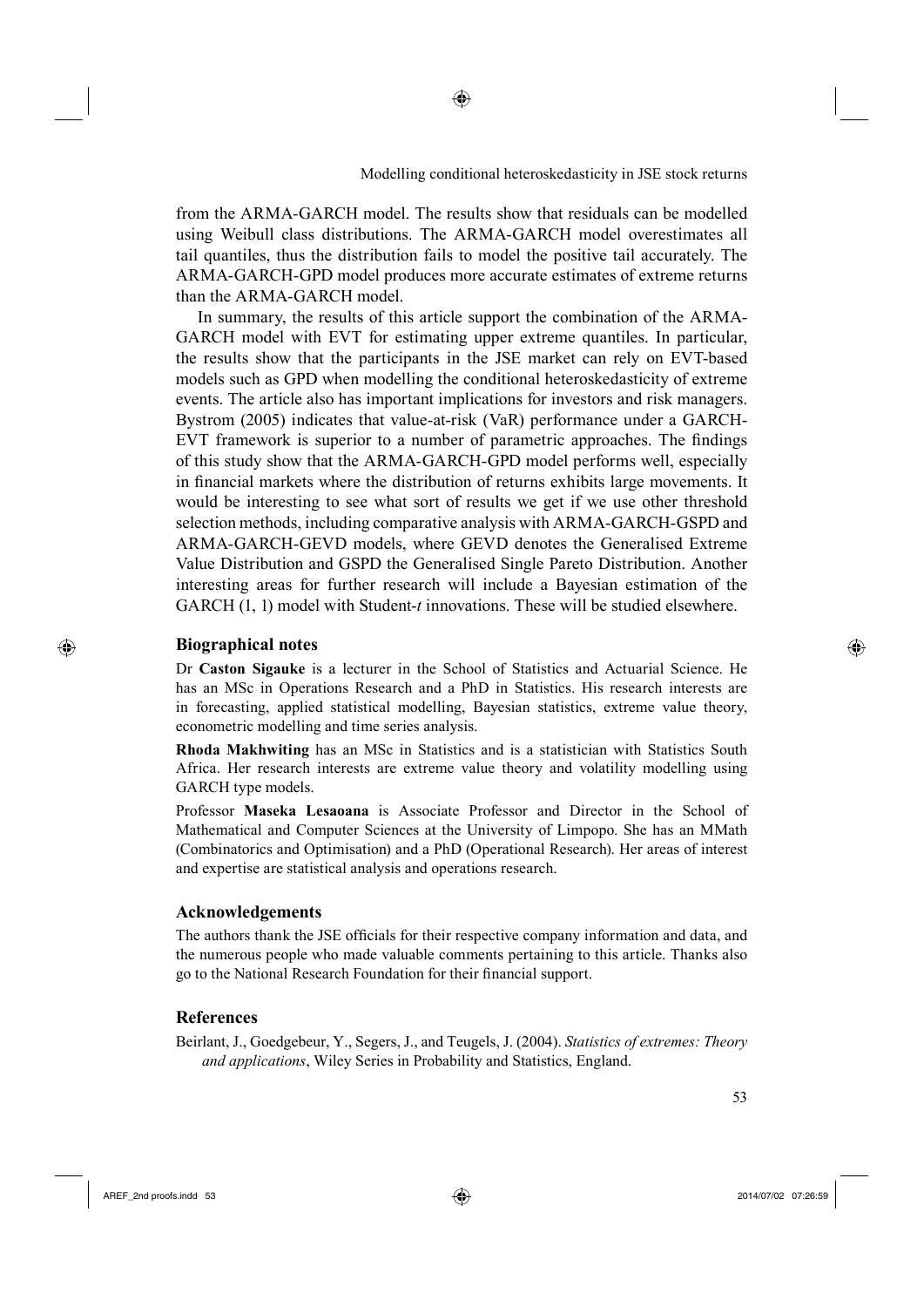Berndt, E.K., Hall, B.H., Hall, R.E., and Hausman, J.A. (1974). 'Estimation and inference in nonlinear structural models', *Annals of Economic and Social Measurement*, vol. 4, no. 4, pp. 653–665.

◈

- Bollerslev, T. (1986). 'Generalized autoregressive conditional heteroskedasticity', *Journal of Econometrics*, vol. 31, no. 3, pp. 307–327.
- Bystrom, H.N.E. (2005). 'Extreme value theory and extremely large electricity price change', *International Review of Economics and Finance*, vol. 14, no. 1, pp. 41–55.
- Castillo, E., and Daoudib, J. (2009). 'Estimation of the generalized Pareto distribution', *Statistics and Probability Letters*, vol. 79, no. 5, pp. 684–688.
- Chan, K.F., and Gray, P. (2006). 'Using extreme value theory to measure value-at-risk for daily electricity spot prices', *International Journal of Forecasting*, vol. 22, no. 2, pp. 283–300.
- Engle, R.F. (1982). 'Autoregressive conditional heteroskedasticity with estimates of the variance of United Kingdom inflation', *Econometrica*, vol. 50, no. 4, pp. 987–1008.
- Fernandez, V. (2005). 'Risk management under extreme events', *International Review of Financial Analysis*, vol. 14, no. 4, p. 113–148.
- Gencay, R., and Selcuk F. (2004). 'Extreme value theory and value-at-risk: Relative performance in emerging markets', *International Journal of Forecasting*, vol. 20, no. 2, pp. 287–303.
- Gilli, M., and Kellezi, E. (2006). 'An application of extreme value theory for measuring financial risk', *Computational Economics*, vol. 27, no. 2, pp. 207–228.
- Guru, A. (2012). 'Extreme movements in the Indian equity markets: An extreme value theory approach', *International Journal of Social Sciences & Interdisciplinary Research*, vol. 1, no. 2, pp. 6–18.
- Maghyereh, A.I., and Al-Zoubi, H.A. (2008). 'The tail behaviour of extreme stock returns in the Gulf emerging markets', *Studies in Economics and Finance*, vol. 25, no. 1, pp. 21–37.
- Mcneil, A., and Frey, R. (2000). 'Estimation of tail-related risk measures for heteroskedastic fi nancial time series: An extreme value approach', *Journal of Empirical Finance*, vol. 7, no. 3–4, pp. 271–300.
- Pickands, J. (1975). 'Statistical inference using extreme order statistics', *Annals of Statistics*, vol. 3, no. 1, pp. 119–131.
- Sigauke, C., Verster, A., and Chikobvu, D. (2012). 'Tail quantile estimation of heteroskedastic intraday increases in peak electricity demand', *Open Journal of Statistics*, vol. 2, pp. 435–442.
- Silverman, B.W. (1986). *Density estimation for statistics and data analysis*, Chapman and Hall, London.
- Song, J., and Song, S. (2012). 'A quantile estimation for massive data with generalized Pareto distribution', *Computational Statistics and Data Analysis*, vol. 56, no. 1, pp. 143–150.
- Verster, A., and De Waal, D.J. (2011). 'A method for choosing an optimum threshold if the underlying distribution is Generalized Burr-Gamma', *South African Statistical Journal*, vol. 45, no. 2, pp. 273–292.
- Wagner, N., and Marsh, T.A. (2005). 'Measuring tail thickness under GARCH and an application to extreme exchange rate changes', *Journal of Empirical Finance*, vol. 12, no. 1, pp. 165–185.

⊕

AREF\_2nd proofs.indd 54 2014/07/02 07:26:59